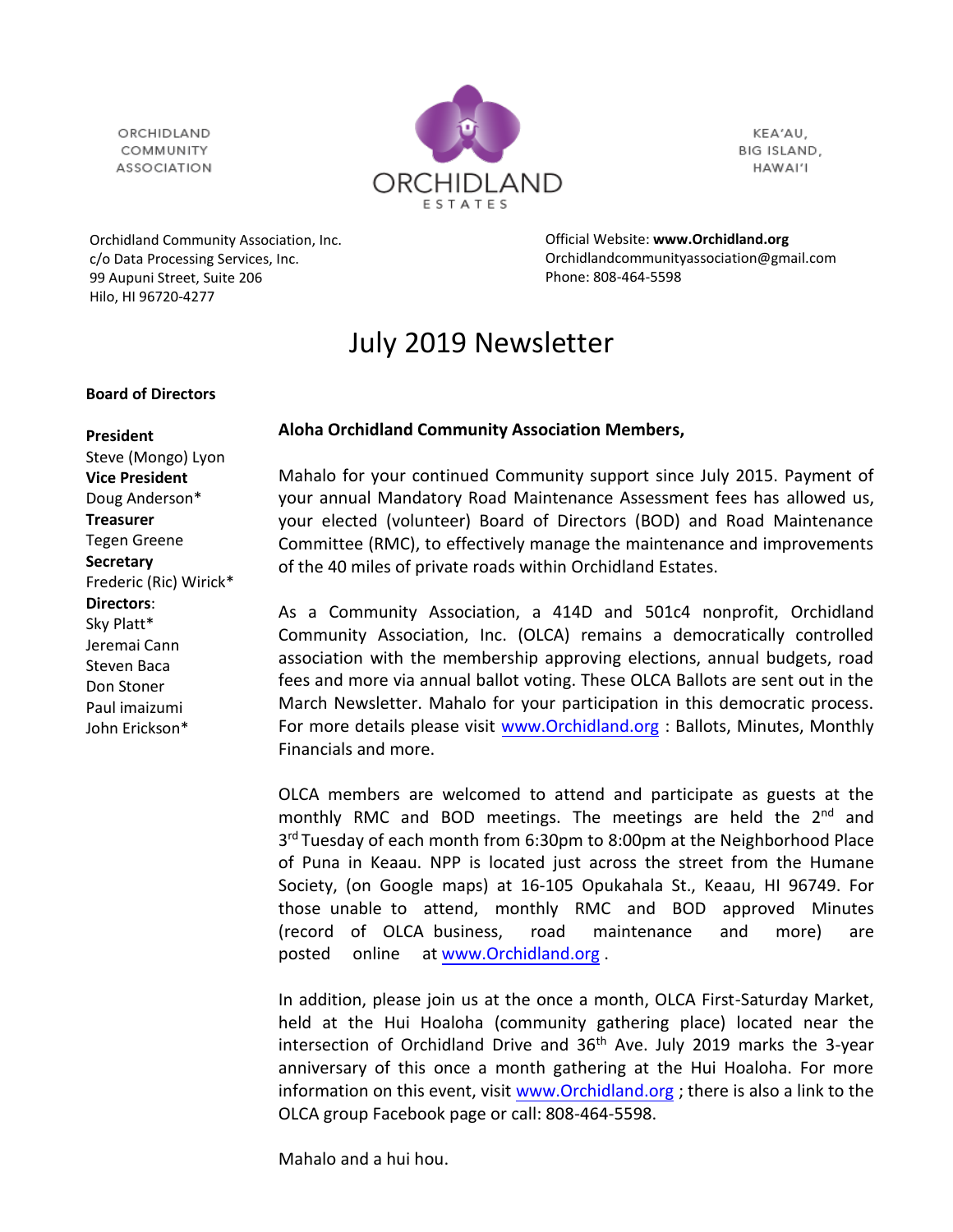Aloha Orchidland Community Association Members,

This has been a long time coming, but now that the lawsuit of Arthurs v. Wirick, et al, is over, your Board of Directors is finally able to answer members' questions regarding the details of what *actually* occurred. Unfortunately, over the nearly four years, 24 hearings, and hundreds of hours of time by your volunteer Board it has taken to adjudicate this case, a lot of misinformation has been circulating on social media and other platforms, mostly perpetuated by the small group of Barbara Arthurs supporters.

The lawsuit was initially filed on June 30, 2015, naming as Plaintiff Orchidland Voice (represented by Barbara Arthurs and Peter Houle, among others) but signed only by Peter Houle, who at the time the lawsuit was filed, was an interim OLCA Director. The complaint against OLCA and six of its Directors alleged various breaches of fiduciary duties and specifically sought Dissolution and Receivership OLCA. Interestingly, one of the named "Directors" and primary target of the lawsuit, Frederic Wirick, did not become a Director until one day later on July 1, 2015.

The Court ordered the parties into mediation in August 2015. The mediation failed as the parties were too far apart. OLCA, knowing Orchidland Voice lacked standing to bring this lawsuit, requested the suit be dropped and OLCA legal fees be paid. Peter Houle demanded \$1 MILLION DOLLARS and the OLCA Community Lot before he would retract the lawsuit against the Directors; however, he would still seek Dissolution and Receivership of OLCA.

In November 2015, OLCA membership voted to remove Peter Houle and Barbara Arthurs as Directors because, among other reasons, they fraudulently ran for OLCA Board positions and did not disclose their intent to use those positions to file a lawsuit against OLCA. The membership petition and the process for Houle and Arthurs removal were done in strict accordance with OLCA Bylaws. In the ensuing litigation of this case Arthurs was asked during her deposition if she should have disclosed to OLCA membership, while running for a Board position, her affiliation with *Orchidland Voice* and her intent to initiate a lawsuit. Barbara Arthurs justified her subterfuge by stating, "Did Donald Trump reveal everything?"

On February 4, 2016 the Court ruled that "Orchidland Voice" was a non-existent entity and therefore lacked the right to bring any legal action. The Plaintiff's attorney then stated to the Court that he will refile the suit with a "qualified plaintiff." This would have required at least one membership-elected OLCA Board member *or* 50 OLCA members in good standing.

So, in order to be the "qualified plaintiff," on March 8, 2016, Barbara Arthurs and Ariel Murphy illegally changed OLCA's listing with the DCCA, naming Barbara Arthurs as OLCA Treasurer.

For those who may not know, the Department of Commerce and Consumer Affairs (DCCA) is the Hawai`i State Business Registration site, and it contains the listing of Directors and Officers of corporations in the State. Businesses such as banks and the USPS rely upon this information in deciding whom they will conduct their business with. Amazingly, the DCCA does not currently verify the accuracy of information filed with it.

On March 16, 2016, Barbara Arthurs signed as the sole "qualified plaintiff" claiming to be the current OLCA Treasurer. She then proceeded to use the DCCA listing to seize control of the OLCA post office box and attempted to seize control of OLCA bank accounts.

OLCA's three financial institutions responded by freezing all our bank accounts, thereby protecting OLCA funds from Barbara Arthurs, but also effectively putting OLCA out of business for a short period of time.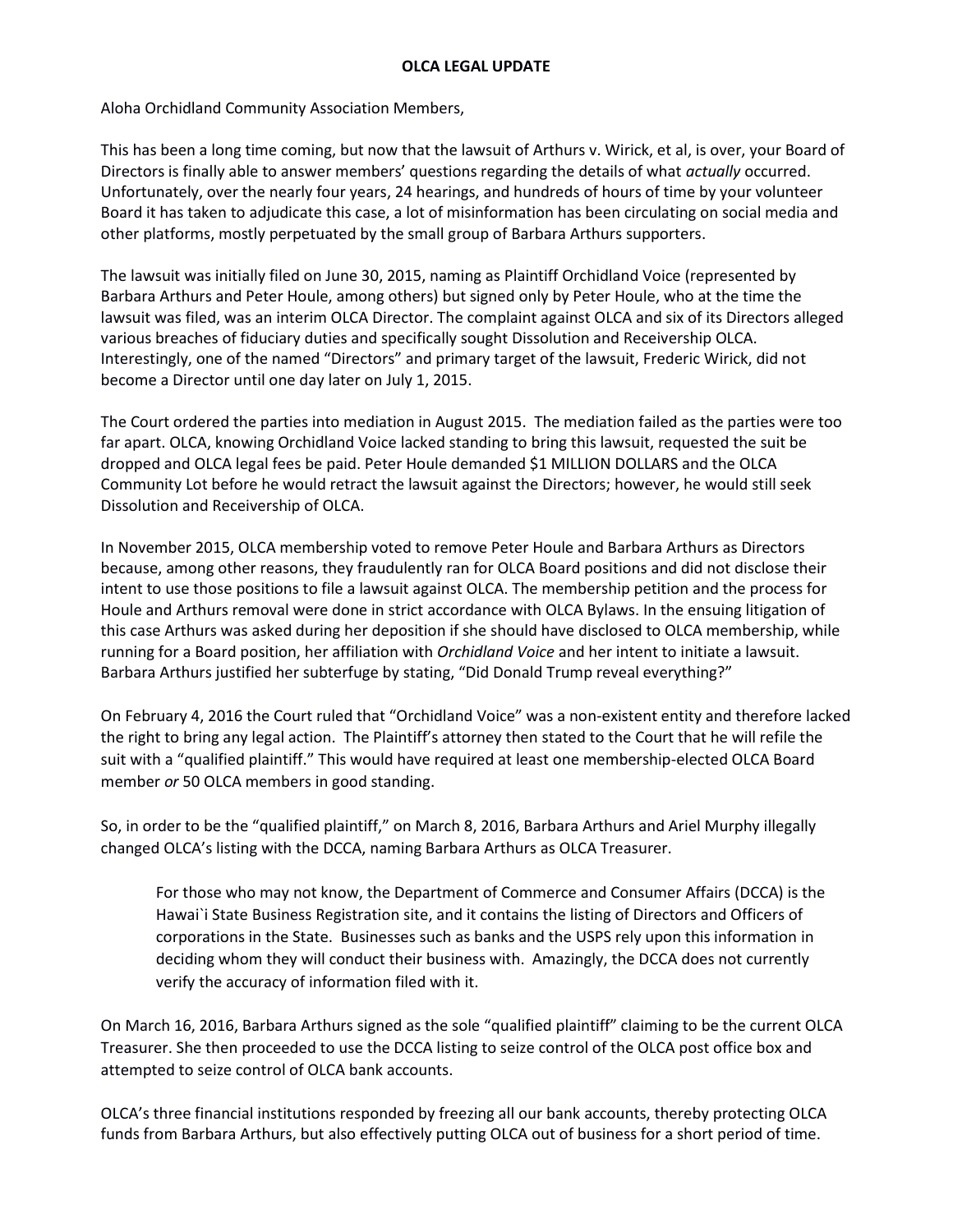#### **OLCA JULY 2019 NEWSLETTER, LEGAL UPDATE, PAGE 3**

On or about May 10, 2016, CU Hawaii Federal Credit Union unfroze the OLCA account. At the advice of both our counsel and a bank manager we were forced to take the unusual step of conducting business through the use of cashier's checks for about 2 months to protect the funds from seizure. OLCA kept stringent records of all transactions and every penny of OLCA funds were accounted for during this process. In 2016, a scheduled audit by Carbonaro CPA for fiscal year 2015-16 affirmed that our finances were in order.

In March 2017 the Plaintiff filed a motion for Receivership of OLCA. In July 2017, the Court took the middle road by appointing Nancy Cabral as the Special Master to investigate OLCA on behalf of the Court. Plaintiff Barbara Arthurs suggested Nancy Cabral to the Court as a Special Master candidate. Preceding this appointment, neither Nancy Cabral nor Barbara Arthurs disclosed to the Court their prior relationship. OLCA eventually found it necessary to file to terminate Nancy Cabral as the Special Master due to her bias, actively working with Arthurs against OLCA, and improperly inserting herself into corporate business. In March of 2019 the Court suspended Nancy Cabral as the Special Master.

By April of 2018, the Court ordered OLCA's remaining bank accounts to be unfrozen. When the Court Order was issued, Barbara Arthurs changed the DCCA listing again and used it to disrupt the Court Order, by sending a letter to OLCA financial institutions fraudulently claiming that she, Barbara Arthurs, was the President of OLCA (even though there had been no OLCA membership election nor had she paid her MRMA road fees and was therefore ineligible to be on the Board). This caused OLCA funds to remain frozen until March 2019 when the Court issued a second Order releasing the funds to OLCA's current Board of Directors, led by President Steve Lyon.

At the hearings on March 7 & 8, 2019, the Court dealt with the issues of Summary Judgment of all claims against the six OLCA Directors. OLCA prevailed when the Court ruled that Arthurs presented absolutely no evidence sustaining her various allegations against the Directors.

The final hearing occurred on May 2, 2019. This hearing was to deal with the specific issues of Dissolution and Receivership of the Association, and Arthurs attempt to revive her complaint with a  $3<sup>rd</sup>$ amended complaint citing new claims. Once again, OLCA prevailed. The Court granted OLCA Summary Judgment as Arthurs had presented no evidence to sustain a ruling for Dissolution and Receivership. Therefore, all allegations against OLCA and its Directors have been cleared and a trial is no longer necessary.

Throughout this long, and arduous process your membership-elected volunteer OLCA Board also managed OLCA extraordinarily well. Even with some OLCA funds frozen for 3 years, roads were maintained on a regular basis. Most importantly, OLCA is financially solvent with all monies accounted for and a favorable audit.

On behalf of the OLCA Board we look forward to being able to focus solely on representing our community by focusing on improving our roads and growing events at our community lot.

Mahalo to all those who stood by us during this very trying time,

OLCA President Steve (Mongo) Lyon, Vice President Doug Anderson, Treasurer Tegen Greene, Secretary Frederic (Ric) Wirick, RMC Foreman Sky Platt, RMC Vice-Chair John Erickson, Directors: Jeremai Cann, Steve Baca, Don Stoner and Paul Imaizumi.